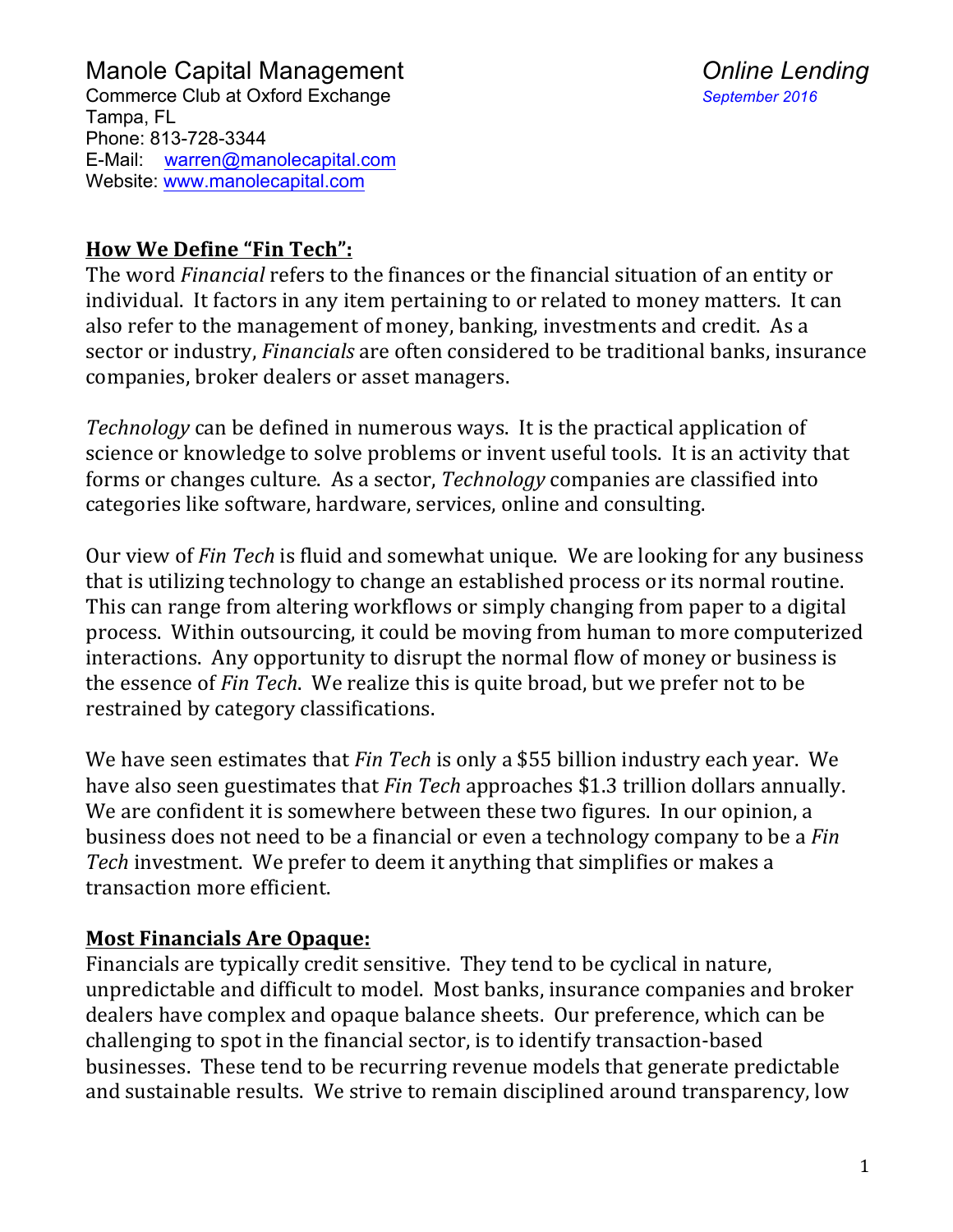credit or balance sheet risk, and to find companies that specialize and differentiate themselves in commoditized businesses.

## **One Example ~ Banks:**

In the US, there are 12,500 banks, credit unions and financial institutions. We would argue that traditional banking is a commodity business, with the commodity simply being the US dollar. In its simplest form, a bank earns the spread between its borrowing costs (i.e. a savings account) and its loan income (i.e. lending rate). This spread is often a function of interest rates, which tend to be driven by numerous macro factors. The Fed bases its Federal Funds rate on employment and inflation expectations. 

In our opinion, when a bank is making long-term loans, too much risk and uncertainty exists. We prefer to understand how our companies generate their revenue and income. We model these businesses in excel and make various assumptions about future results. Opaque balance sheets, unpredictable trading results and untimely credit risks are not desired traits we look for.

## **Our businesses are:**

- $\checkmark$  Market leaders with durable competitive advantages
- $\checkmark$  High barriers to entry with a "moat" around their franchise
- $\checkmark$  Pricing power and flexibility to withstand market volatility
- $\checkmark$  Recurring revenues and sustainable business models
- $\checkmark$  Strong balance sheets with predictable free cash flow
- $\checkmark$  A Board of Directors and management that properly allocates capital
- $\checkmark$  Management that is reliable, trustworthy and incentivized as owners

# **Online Lending:**

There are numerous online lending marketplaces attempting to efficiently bypass the traditional banking model. Many consider this industry to be the ultimate *Fin Tech* sector, as they are bringing technological advances and change to an "old" school" business. 

Following the Financial Crisis, lending slowed. Banks were hoarding valuable cash on their balance sheets, either to be conservative or to adhere to newer, stricter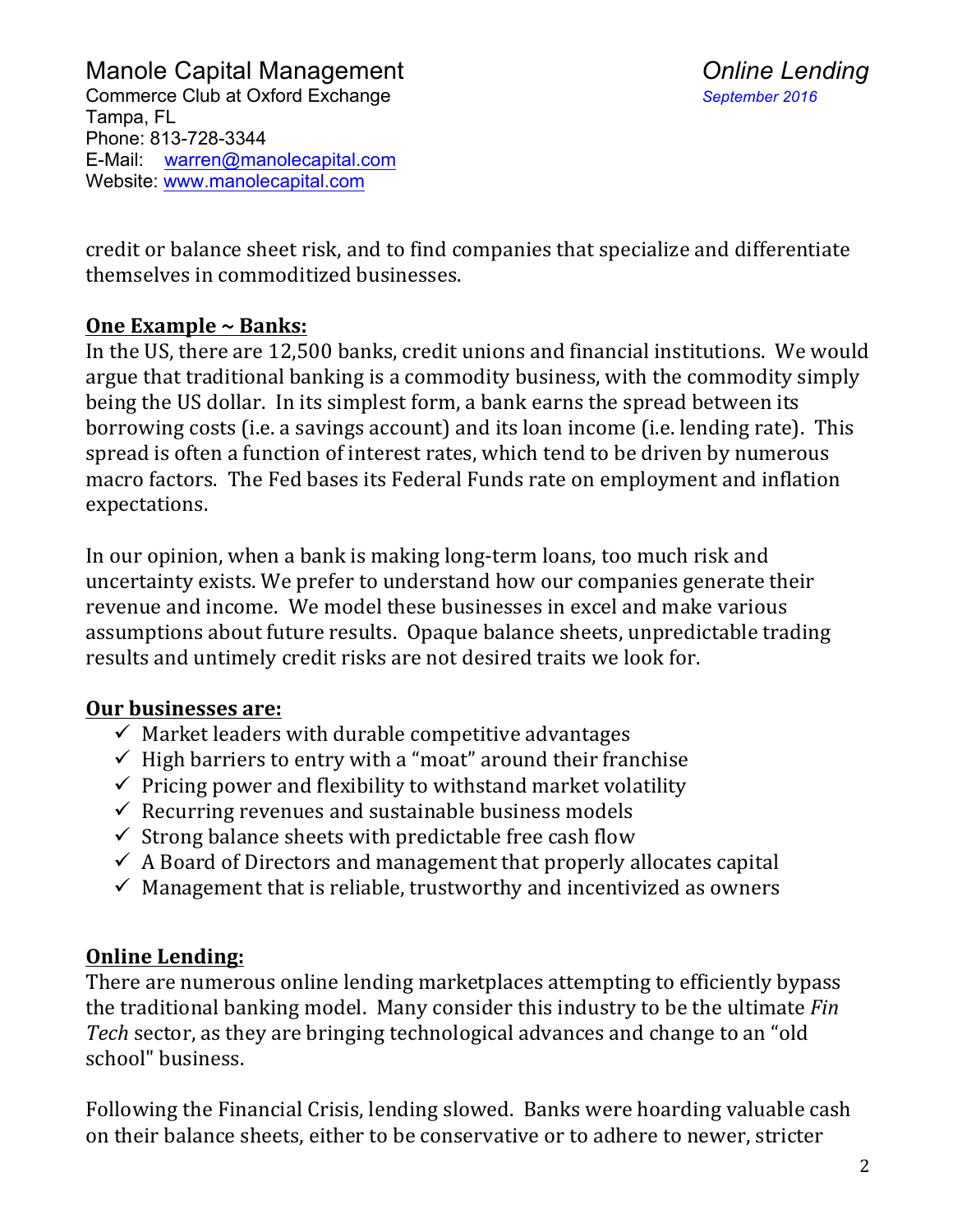regulatory rules. Online lending was perfectly positioned to capture market share from traditional players and the unsecured lending business was ripe for disruption. The Internet connected individuals seeking to borrow money with lenders anxious for vield. The process to apply for a loan was remarkably simple, even easier than applying for a credit card. Funds were made available in a matter of days, not weeks or even months. The flow of money was loose, as many online marketplaces were simply making it convenient and easy to borrow.

### **Desperately Seeking Yield:**

With interest rates historically low, banks can bypass paying any interest to depositors and profitably lending it out to borrowers (earning the spread). Global growth remains sluggish and central banks continue to advocate loose monetary policies. This includes massive bond purchases and cutting interest rates. Negative yields are rampant and interest rates continue to decline. Recent estimates state that the global amount of debt securities with negative yields is \$11 trillion.

At the same time, investors are frustrated with historically low yields and are desperately seeking investments that will generate any kind of positive return. In a world with miniscule bond yields and stock markets at all-time highs, investors are left with few alternatives. We continue to see references to T.I.N.A. or "there is no alternative". As a result, over the last few years, the yield-hungry public has embraced the opportunities the online lending sector was offering. These investments were deemed to be of high quality, solidly underwritten, with low default rates and providing ample yields on average of 9% to 10%. One online platform (Orchard Platform) has a weighted average coupon yield of nearly 14%. It is not just the retail environment chasing yields - despite an unproven business model, institutional investors are also attracted to double-digit lucrative yields.

#### **Lending Club:**

Lending Club is the largest online peer-to-peer lending marketplace. Having helped fund more than \$18.7 billion in loans to-date, the company itself does not assume the credit risk of the loans it helps to sell, but it acts as an intermediary simply connecting borrowers and investors. This online platform is a great example of a "Fin Tech" business.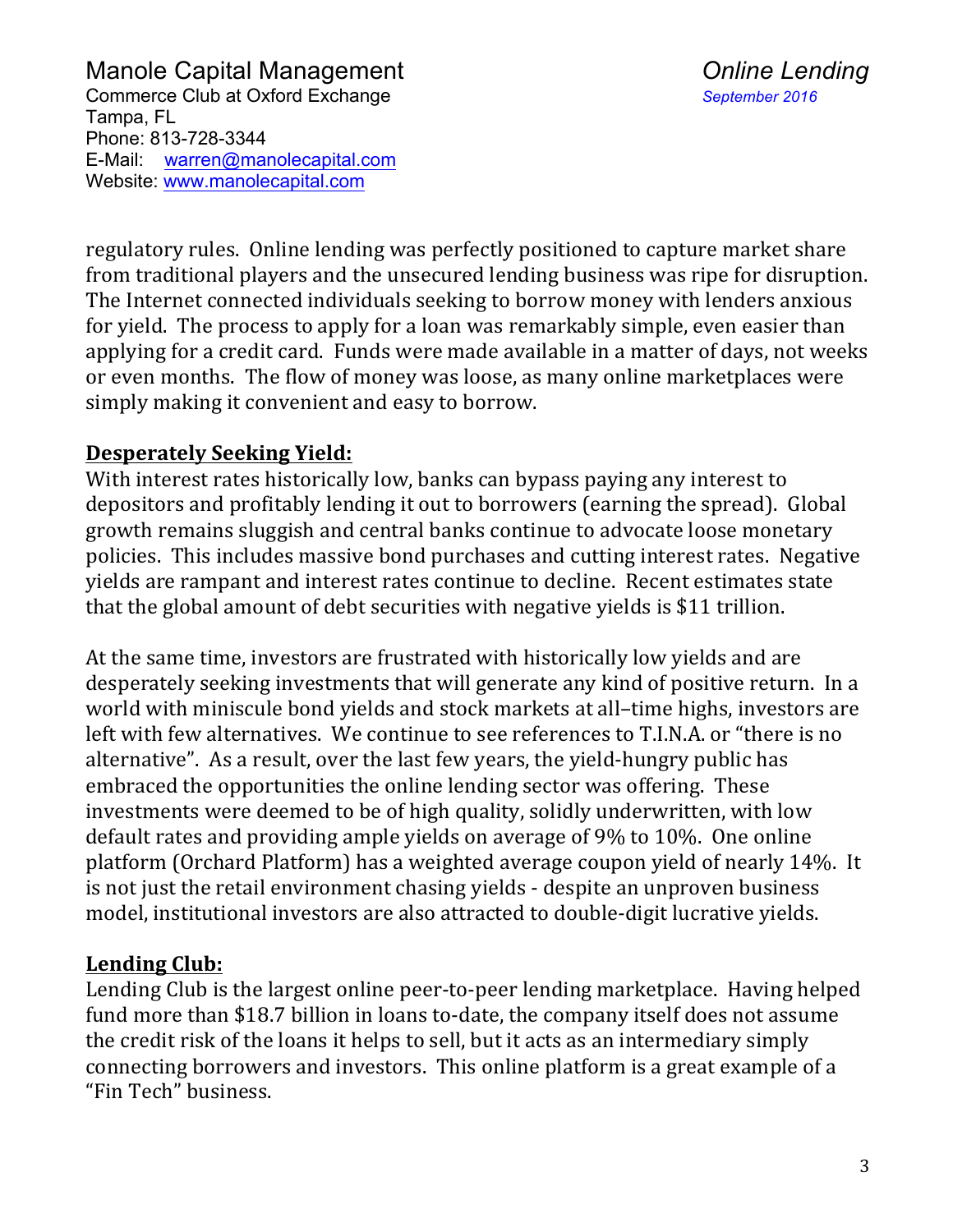Since its inception in 2006 and its wildly successful IPO in late 2014, Lending Club has made over 1.6 million loans worth nearly \$20 billion. It anonymously matches users who need smaller-sized loans with investors willing to lend, while not assuming the credit risk of the loans arranged. It simply connects borrowers and investors through its online platform. Lending Club loans are under \$40,000 in size and are intended for high quality borrowers only. These borrowers, with FICO scores above 660, seek funds for anything from weddings to medical procedures to home renovations. The loans are divided into \$25 securities, which any investor can purchase. Lending Club assigns an interest rate on this security, utilizing its proprietary algorithms. This branchless model leverages the power of the Internet, with an unprecedented amount of data, to connect borrowers and lenders. The concept and premise is a wonderful "Fin Tech" opportunity.

#### **Management:**

The founder and initial CEO of Lending Club was Renaud Laplanche. He was a polished, professional securities lawyer from a well-known firm. Lendit, the industry's annual online lending conference, chose Laplanche to be its keynote speaker four years in a row. Lending Club was the most reputable company in the industry and it wisely added established people to its board of directors including former CEO of Morgan Stanley John Mack and former Treasury Secretary Larry Summers. 

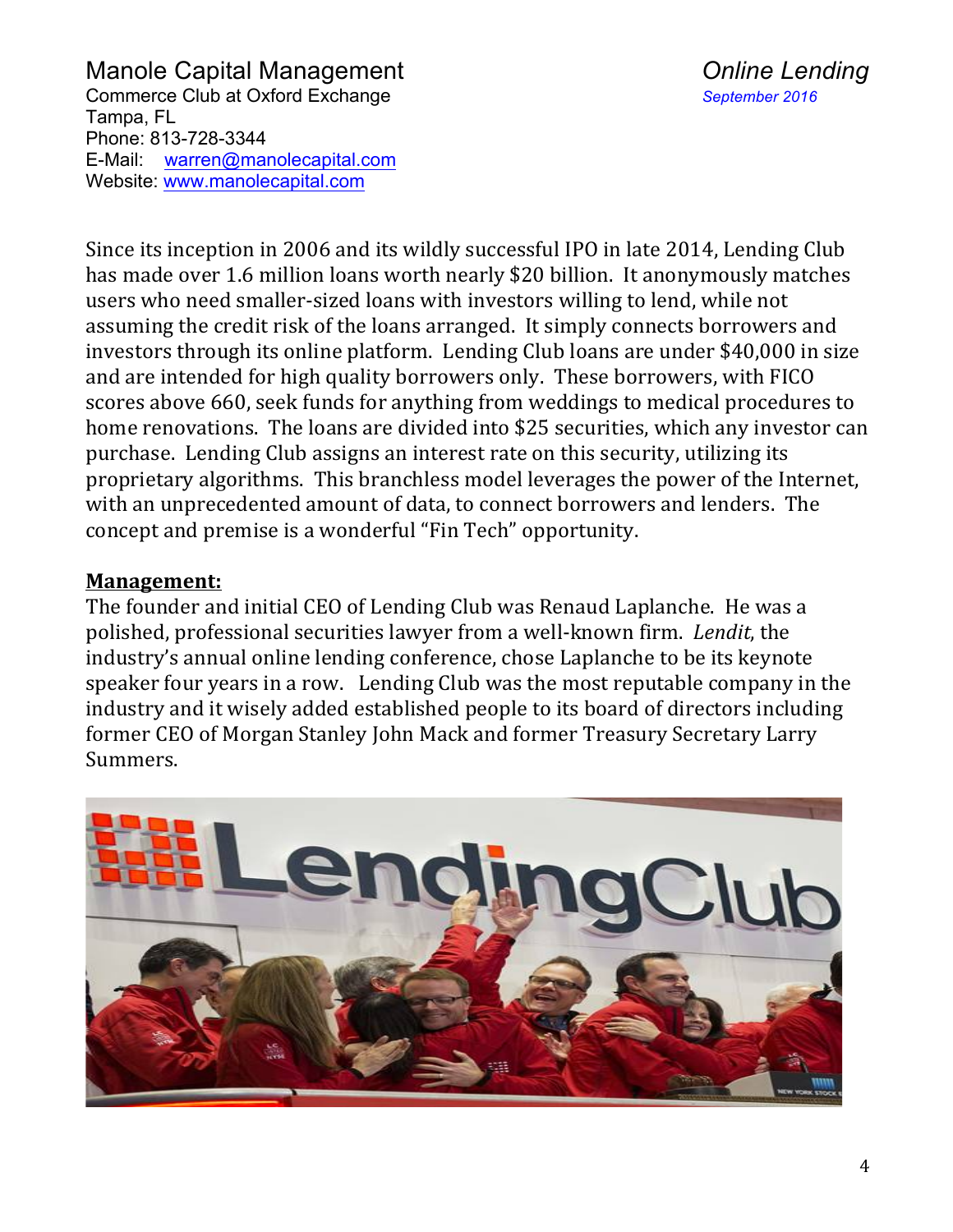#### Early success:

Laplanche started Lending Club with the stated goal of overturning the old financial order. Lending Club had a market capitalization of over \$10 billion dollars and was widely considered the darling of an emerging "Fin Tech" industry. It was transitioning from a Silicon Valley start-up to an established financial innovator.

The demand from investors was dramatically rising. Private investment funds were created solely with the intention of buying Lending Club loans in bulk. Laplanche was even successful at attracting banks to purchase Lending Club loans for their own balance sheet. The market was embracing this industry and things could not have been better.

#### **The business model:**

Online peer-to-peer lenders have one of two distinct business models. Balance sheet lenders use their own capital to originate a loan. In our minds, this is as close to the traditional banking model as it gets. The loan underwriter takes all of the credit risk and earns the net interest margin or spread which like a bank, is the difference between its cost of capital and its yield. The loan underwriter accepts any risks from charge-offs or defaults and eventually can earn greater cash flows. With this model, the lender usually has a formal application process that investigates prior bankruptcies, credit scores, financial resources, employment history and the ultimate use of the loan.

The marketplace business model is much more aligned with our investment style and this is the model that Lending Club pursued. Under this scenario, lenders connect borrowers and investors. For each loan made, the platform earns transaction-based revenue, in the form of an up-front origination fee. In the case of Lending Club, up-front origination fees accounted for over 85% of its revenue and averaged nearly 4.5% per loan. However, in order to generate revenue, this model must maintain and grow its lending volume.

In addition, some online lending platforms can earn a servicing fee throughout the duration of a loan. This revenue is less predictable, smaller in size and entirely dependent on the quality of the loan. In our opinion, these fees are reliant on generating quality loans. However, driving loan growth runs counter to a platform with less standards, less controls and lower levels of due diligence. In fact, there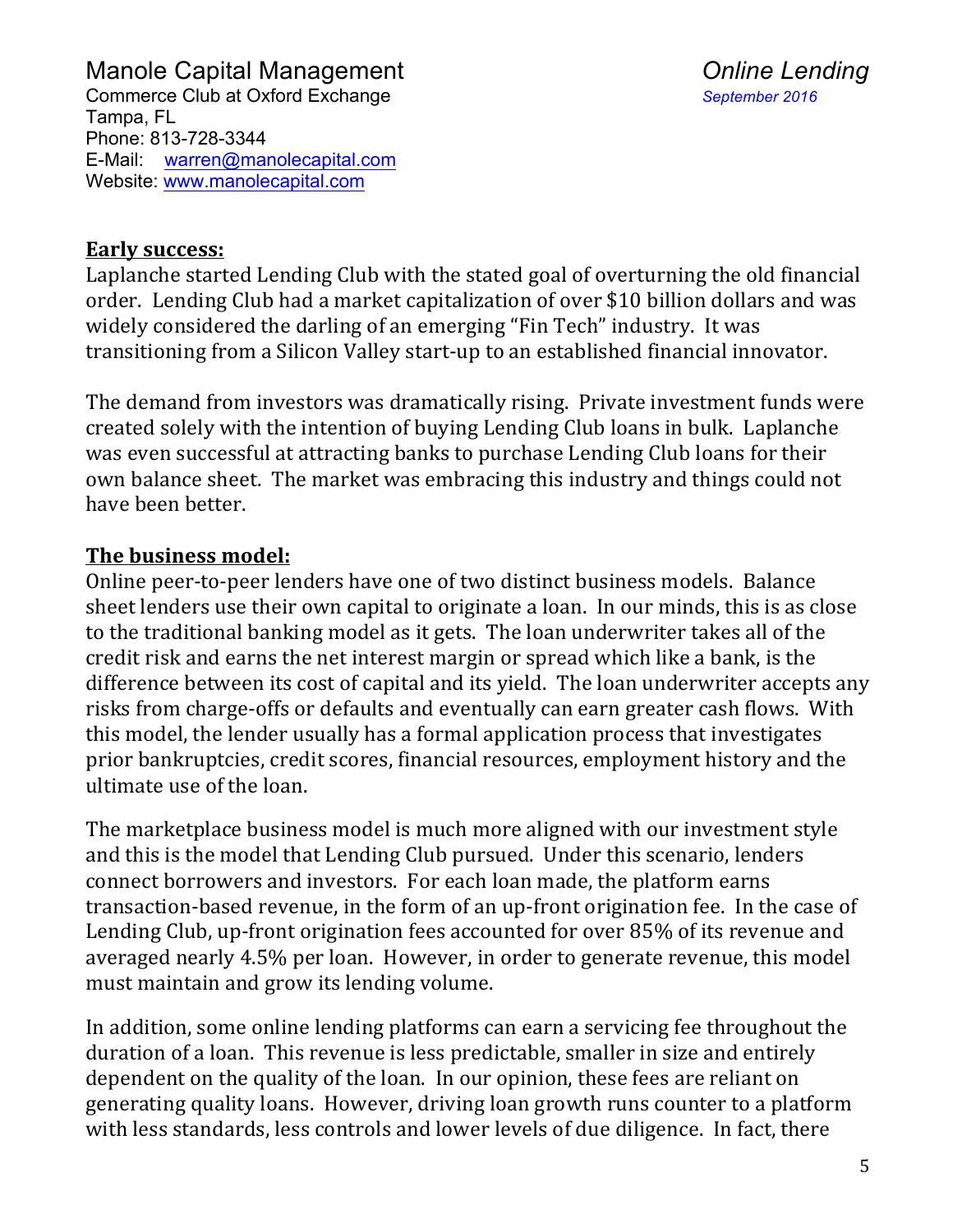may be an increased opportunity for borrowers to commit fraud due to lax controls on the ultimate use of funds. For example, in the event a loan is designed to aid in debt consolidation, the marketplace model does not lend itself to repeat customers. On the  $1<sup>st</sup>$  quarter 2016 call, Lending Club management stated over 10% of all loans were made to repeat customers. This should have been a warning that something was not kosher.

#### **Transparency:**

This industry has a short history and it has not lived through a full economic cycle. Time will tell how its credit withstands external pressure. It is attempting to recreate the underwriting practice and utilize significant amounts of data to score each loan. 

Silicon Valley has a somewhat dubious history of generating metrics it feels Wall Street wants to see. Going back to the dot-com era, there were numerous tricks to boost page views or "eye balls". In the Valley, this is known as "growth hacking". Lending Club seems to have fallen to the allure of creating a model to push growth rates regardless of lending standards or protocols.

It is our preference to identify transaction-based business models. In the payments industry, we are attracted to merchant acquirers and processors, as well as the payment networks. These businesses earn small amounts of revenue each and every time a purchase transaction is made. In addition, we like the derivative exchanges, which post real-time transaction data. This allows us to simply model revenue, earnings and free cash flow. On its website, Lending Club publishes vast amounts of information on its loans. In daily filings with the US Securities and Exchange Commission, Lending Club provides 100 fields of data, from job titles to locations to use of funds.

#### **Algorithms**:

Lending Club was relying on its new-age algorithms and decided it did not need to verify the incomes of its borrowers. Management stated that this was not necessary as its unverified loans performed just as well as verified ones. Have we heard that before? If the claim was Lending Club had standards that were more rigorous than conventional banks, then this seemed odd. Yet many investors simply believed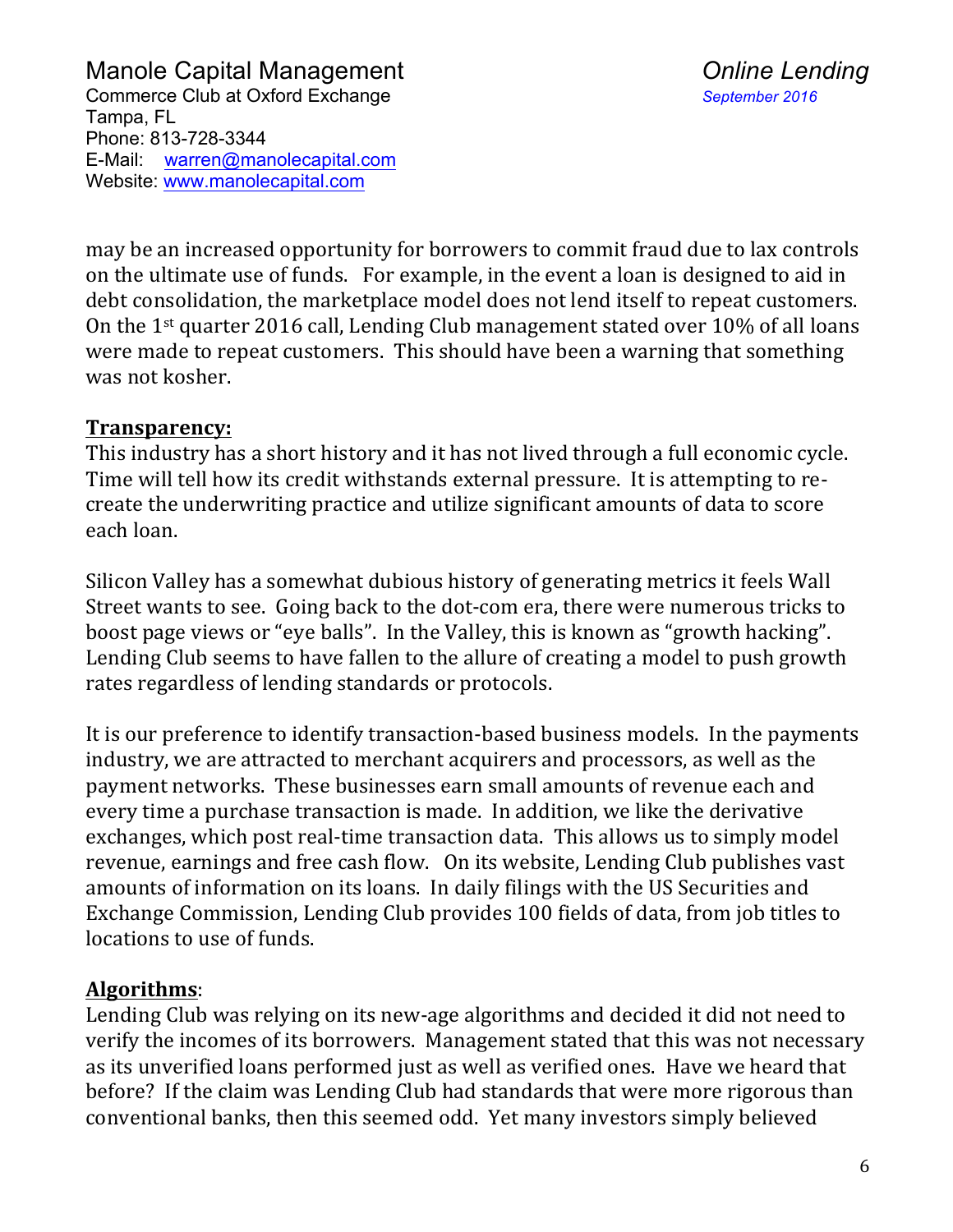management when it stated, "we evaluate each borrower's creditworthiness based on the most up-to-date data". A "Monday morning quarterback" would claim that this should have been a red flag warning. Some counter that since credit card issuers do not fully vet and verify incomes, neither should online lenders. We disagree. 

Card issuers earn roughly 70% of the merchant discount rate. Since they take on the credit risk, they justifiably earn the bulk of the transactional fees. At Manole Capital, we do not invest in card issuers because there is too much uncertainty regarding their credit sensitivity. We prefer the more reliable, sustainable and predictable merchant acquirers, processors and payment networks. Like a credit card issuer, there is too much credit risk associated with online lending. Lending Club was attempting to offset this credit risk to lenders and simply become the de-facto platform connecting borrowers and lenders. While admirable in theory, it seemed almost impossible to accomplish.

#### **The Collapse:**

Everything changed in early May of this year. Renaud Laplanche, was forced to resign as CEO. Numerous ethical breaches were cited, including misdated loans and conflicts of interest. The initial cause of his resignation was from misrepresented details on a \$22 million loan package sold to Jefferies. Once the board began to investigate this loan, additional information surfaced. Laplanche owned a personal stake in an external investment vehicle, which he was proposing Lending Club coinvest in. This vehicle was set-up to specifically invest in Lending Club loans. In our opinion, this appears to be a clear violation of self-dealing rules.

It soon surfaced that starting in 2009, the management team of Lending Club was pushing the practice of insider borrowing. In its early days, it was widely known that it advocated insiders taking out loans to lift important metrics like loans issued and dollar volumes. Yet, executives and insiders claimed that these insider loans, while widespread, were "not important".

Lending Club recently disclosed that back in December of 2009, Laplanche and three of his family members had taken out 32 loans totaling \$722,800. While we have no insight into Laplanche's financial condition, we assume he did not need the funds for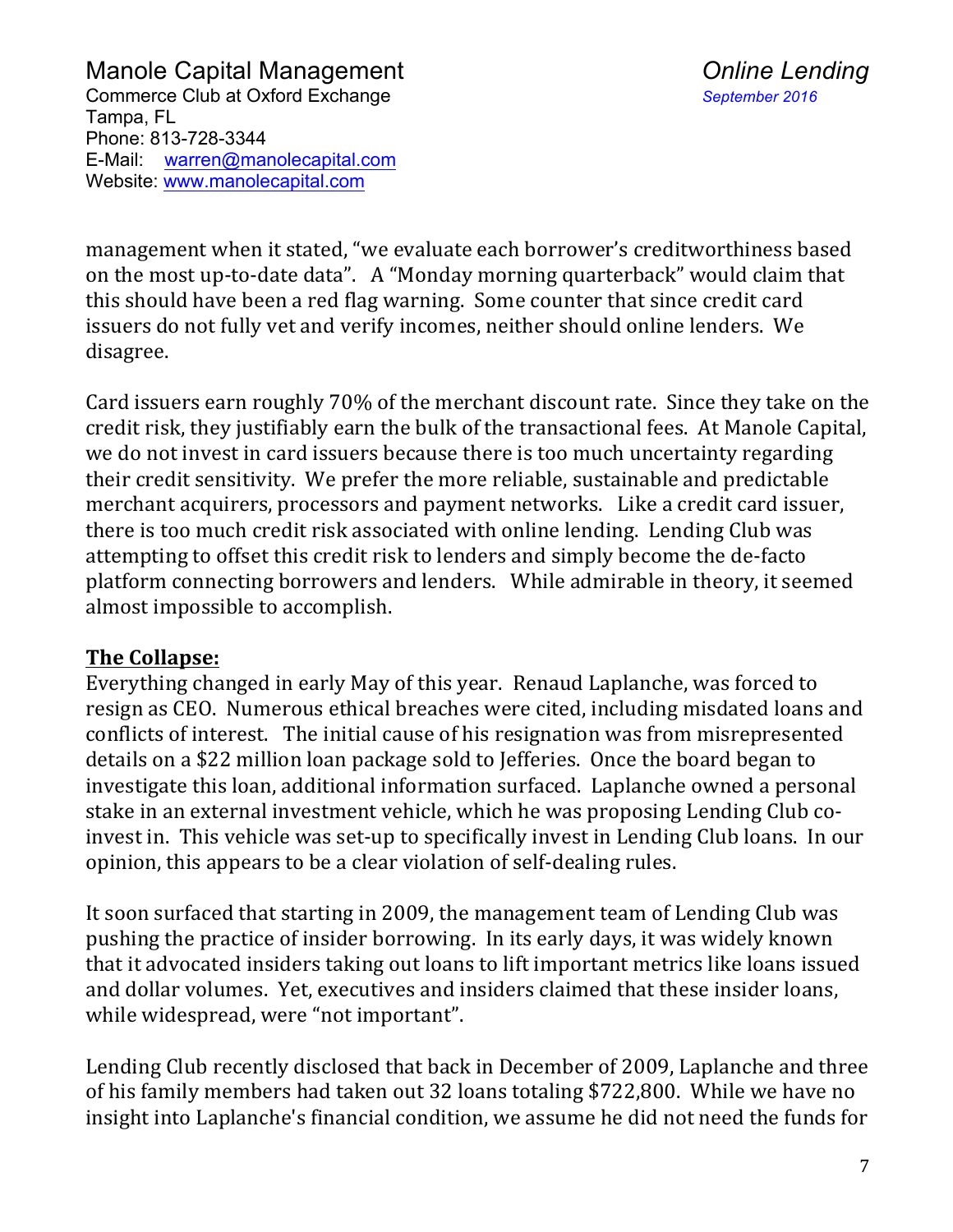personal use. We imagine that these 32 loans were made to boost platform loan volumes before year-end. Loans made with misleading information on SEC registered securities could be considered fraudulent. Even if it does not qualify as fraud, it certainly is a poor reflection on management's integrity.

By August 2016, the CFO Carrie Dolan had resigned. Shareholder lawsuits have since emerged and the company has lost over 80% of its peak market value. Lending Club has been notified that the SEC is opening an investigation and it has also received a subpoena from the US Department of Justice.

New CEO Scott Sanborn is the former chief marketing officer of the company. He believes prior problems were "isolated" and that Lending Club is "back on track". When questioned about its past activities, one board member does not believe the type of behavior mentioned above was illegal or even unethical. Some might claim that these are only mildly deceptive tactics used to lift the prospects of a scrappy start-up. The Board and insiders stated that the loans in question only generated \$25,000 in revenue and should be deemed inconsequential.

In our opinion, it all points to management credibility. Financial companies tend to be asset-light. The value of many financials is in ideas, service, brand, culture or the quality of its people. In the event a financial loses its trustworthiness, who would look to work with it in the future? Loan originations are the key metric for Lending Club, as it indicates the volume of loans processed on the platform. In the most recent quarter, it rose  $2\%$ . Growth was  $68\%$  the prior quarter and  $90\%$  in the yearearlier quarter. Given all that has happened, in our opinion, this is a tainted company, with questionable prospects.

#### **Trust:**

There is a great quote we find appropriate for the online lending industry. "Trust takes years to build, seconds to break, and forever to repair". Using advances in technology, the online lending industry was a "Fin Tech" darling, but as we have witnessed, it takes only one bad move to break this trust. Without this trust, Lending Club might find it difficult to regain its leadership position in the online lending marketplace.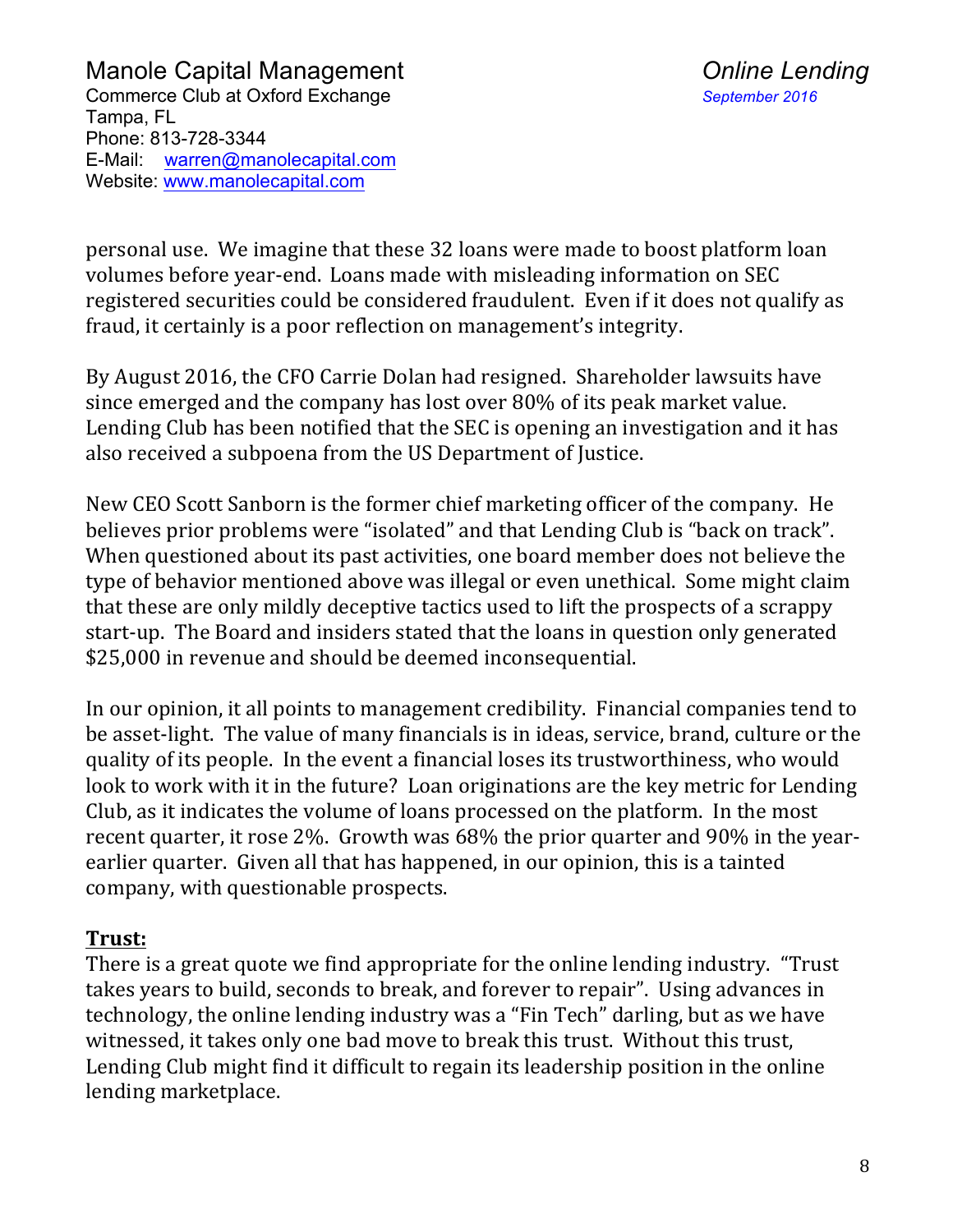In order to bring lenders back to the platform, Lending Club is making undisclosed cash payments. We have examined Lending Club's most recent regulatory filings. We are troubled with some new disclosures and have highlighted a few items for emphasis. 

The 10q filing states "With the announcement of the initial results of the internal board review on May 9, 2016 and additional results disclosed on June 28, 2016, many *investors paused or reduced their investment activity. The Company has been focused* on working with these investors to resume their investment activity and on bringing *new investors to the platform. During the second quarter of 2016 the Company offered cash incentives to investors in exchange for investment activity.* **If the** *Company's attempts to secure additional investor capital to meet platform origination* volume are not successful, the Company may choose to provide further cash incentives, or enter into different additional incentive structures or terms, including the use of the *Company's equity, to attract investor capital to the platform. Failure to attract investor* capital on reasonable *terms* may result in the Company using a greater amount of its own capital to purchase loans on the platform compared to prior *periods, or reduce origination volume. These actions may have material adverse impacts on the Company's business, financial condition (including its liquidity), results* of operations or ability to sustain and grow loan volume."

These investors may not be satisfied with current security yields or just may not trust the platform. Either way, the cost of doing business has risen for Lending Club. Investors are requiring costly incentives in order to transact. By Lending Club's own admission, it is harder to earn back investors' trust and this has negatively impacted volumes. Based on prior management actions, this is a sizeable and openended risk for us.

#### **Changing its Model:**

We were attracted to Lending Club's marketplace model. It was not using its own capital to fund loans, but was acting as a toll-keeper or intermediary. From its most recent 10q filing, this seems to have changed. It states "Although the Company's *overall business model remains premised on the Company not using its balance sheet* and assuming credit risk for loans facilitated through our marketplace, **the Company** *may use its capital to support contractual obligations* (Pool B loans and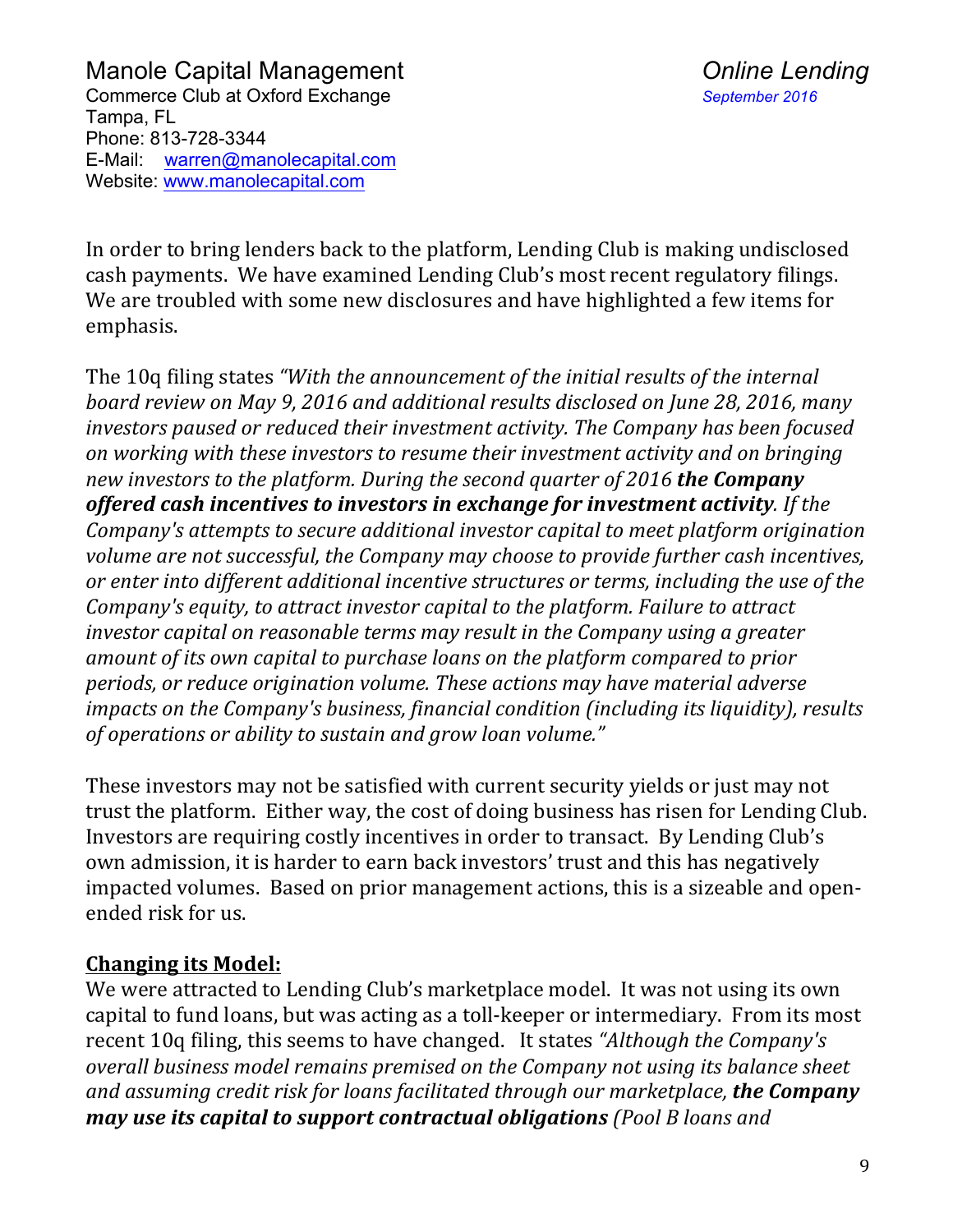*repurchase obligations), regulatory commitments (direct mail), short-term marketplace equilibrium, customer accommodations, or other needs."* 

In addition, we liked how Lending Club attracted institutional investors to its platform to act as the ultimate lender. We do not want or trust management to invest in these person-to-person loans. This too seems to have changed. In the same 10q filing, "The Company **may use its capital to invest** in loans associated with *the testing or initial launch of new or alternative loan terms, programs or channels to* establish a track record of performance prior to facilitating third-party investments in *these loans".*

### **Valuation:**

Lending Club currently trades at \$6.50 per share implying a market capitalization of \$2.5 billion (with 383 million shares outstanding). With cash on the balance sheet of \$573 million, Lending Club has an enterprise value of \$1.9 billion.

2015 was a successful year for Lending Club, as it posted revenue of \$430 million, EBITDA of \$70 million and \$0.14 in earnings per share. The news and hiccups this year essentially wiped out any profitability and dramatically lowered the growth profile for this year and next. Earnings expectations are now forecast to be negative this year and Wall Street is looking for only  $$0.07$  in earnings per share in 2017. At this stage in its lifecycle and growth, one could argue a  $P/E$  is irrelevant. Even if there were no questions about Lending Club's future growth, we would feel uncomfortable owning this company at a  $P/E$  approaching 80x. The problems of 2016 wipe out more than a full year of growth for this early stage business, but it also highlights an ongoing concern.

Earnings can be manipulated, so we tend to focus our attention on cash flow. The cash flow statement rarely lies. Before the surprising revelations in May, Lending Club averaged nearly \$50 million of cash flow from operations for 3 quarters straight. This was promising, as Lending Club was widely considered by many as the leading platform for online lending. It had a bright future and was expected to continue to leverage its position to drive growth higher. Now that there are questions about its platform (and integrity), future business is uncertain. We are uncertain regarding the size and scope of cash incentives management will pay to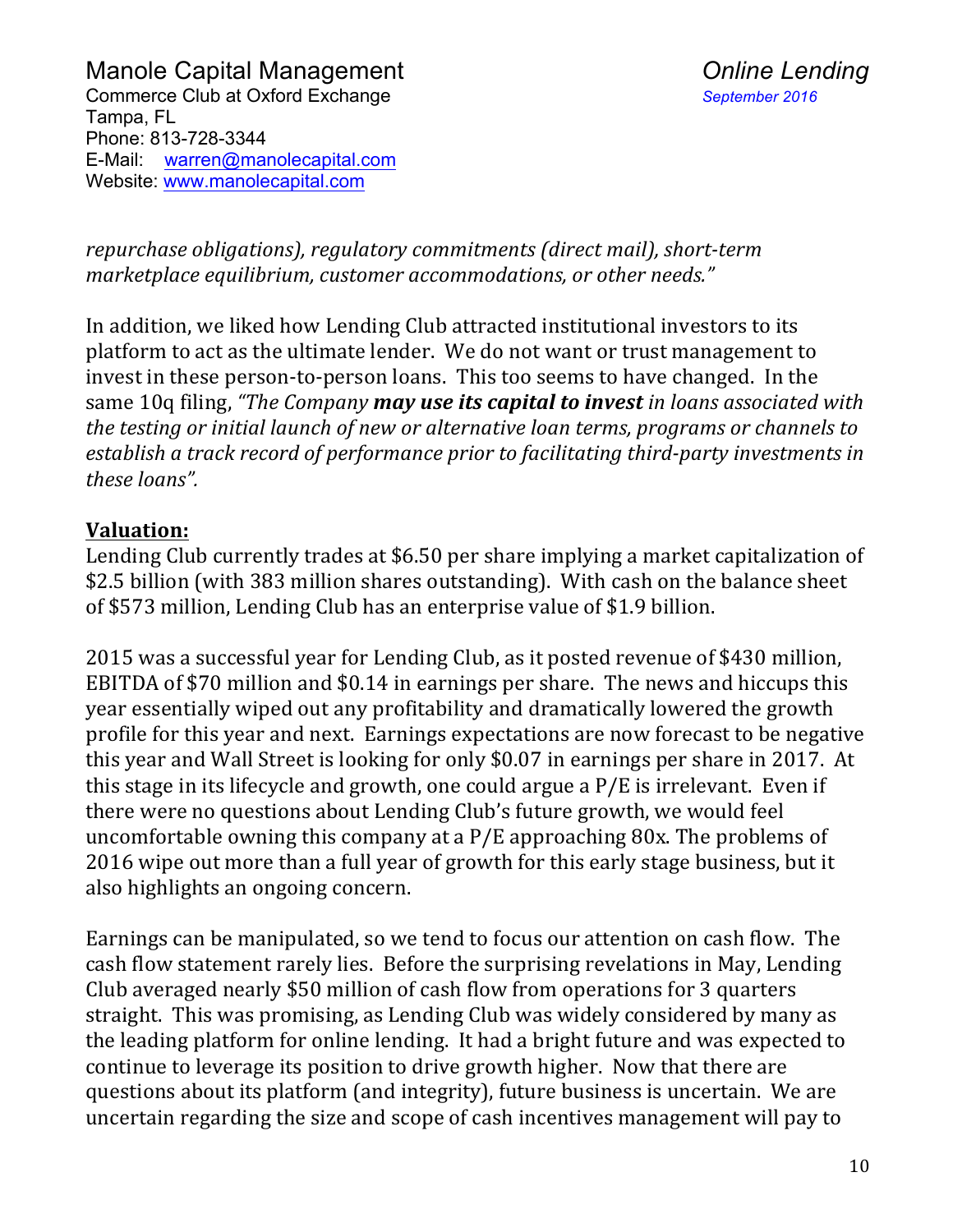attract lenders to the platform. Cash flow went negative last quarter and will likely stay this way for a few quarters. Will investors look to purchase Lending Club loans? Will Lending Club only draw the most risky borrowers to its platform? These are troubling questions we struggle with.

We unfortunately do not have confidence this is *the* winning company in this emerging industry. The sell-side analyst community agrees with us. There are 17 sell-side analysts covering Lending Club with 1 buy, 15 holds and 1 sell rating. The investment community also agrees with us, as there are 62 million shares short or roughly one-fifth of total shares outstanding.

#### **The Industry impact:**

The need to diversify funding sources and bring in institutional investors is important. This will favor the most established and well-known players. For online lenders to build scale, the industry needs to provide increased transparency and value-additive information around loan performance. An influx of capital into online loans will be made possible with heightened transparency. If tools are available to analyze single and packaged loans products, the industry can mature and prosper. Over the next one to two years, we anticipate that the market will continue to mature. However, institutional investors and the important secondary market for such loans might struggle. Again, the key element here is trust. How will lenders and the institutional community embrace these loans when so much dishonesty has occurred?

We are now seven plus years from the financial crisis. We are eventually going to encounter another industry downturn and questions remain over how this new sector's credit scoring, and its algorithms will perform. For instance, are some borrowers using online lenders because it is an easier process or because traditional lenders denied borrowing requests?

#### **Conclusion:**

Since we are "Fin Tech" investors, one would expect many of the items we highlighted for the online lending industry would lead us to participate. Since it avoids bringing the loans on its balance sheet, we were intrigued. Since Lending Club provided huge amounts of data for lenders, we were comforted with its transparency. However, one item that prevented us from initially owning Lending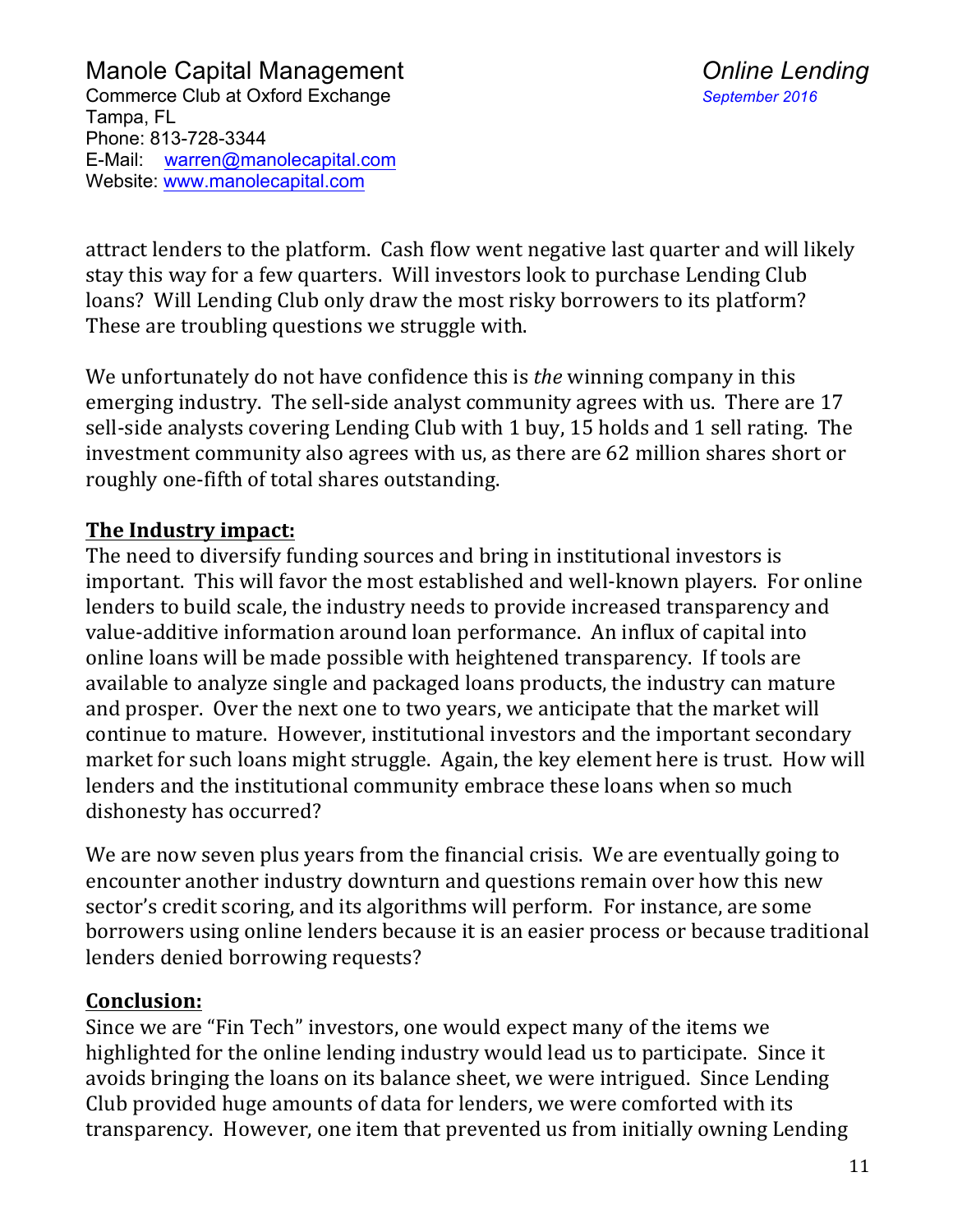Club was a concern about its credit. Also, an important checklist item was Lending Club's management team. We never had an opportunity to meet or hear them speak. Now that details are emerging about their past, we are happy we avoided this company. As of today, there simply is too much evidence of a disturbing culture of mis-information and dishonesty, and so we remain on the sidelines. In terms of investing specifically in financial companies, we continue to focus on credit risk and management credibility.

At the 2002 Berkshire Hathaway annual meeting, the legendary duo of Warren Buffett and Charlie Munger had some wonderful comments regarding investing in financials. After Munger discussed how he is often uncomfortable around most financials institutions lack of transparency, Buffett had this great quote. "There is so much about a financial institution that you don't know just by looking at the figures that if anything bothers you a little bit, we're never sure whether it's an iceberg situation".

In terms of Lending Club, we see a company struggling to right itself following years of mis-management. While we do not believe this is another "iceberg situation", we believe we can find better investments elsewhere.

While there probably is some value in this company, in our opinion this is outweighed by too much uncertainty and risk. In the event Lending Club posts better than expected results next quarter, one would anticipate a positive response from a short squeeze. But in the event it disappoints (on any of its important metrics), we would expect a sizeable fall from its still lofty current valuation. This type of volatility is not to our liking—with this type of odds, we would suggest visiting the roulette wheel in Las Vegas and betting on either black or red.